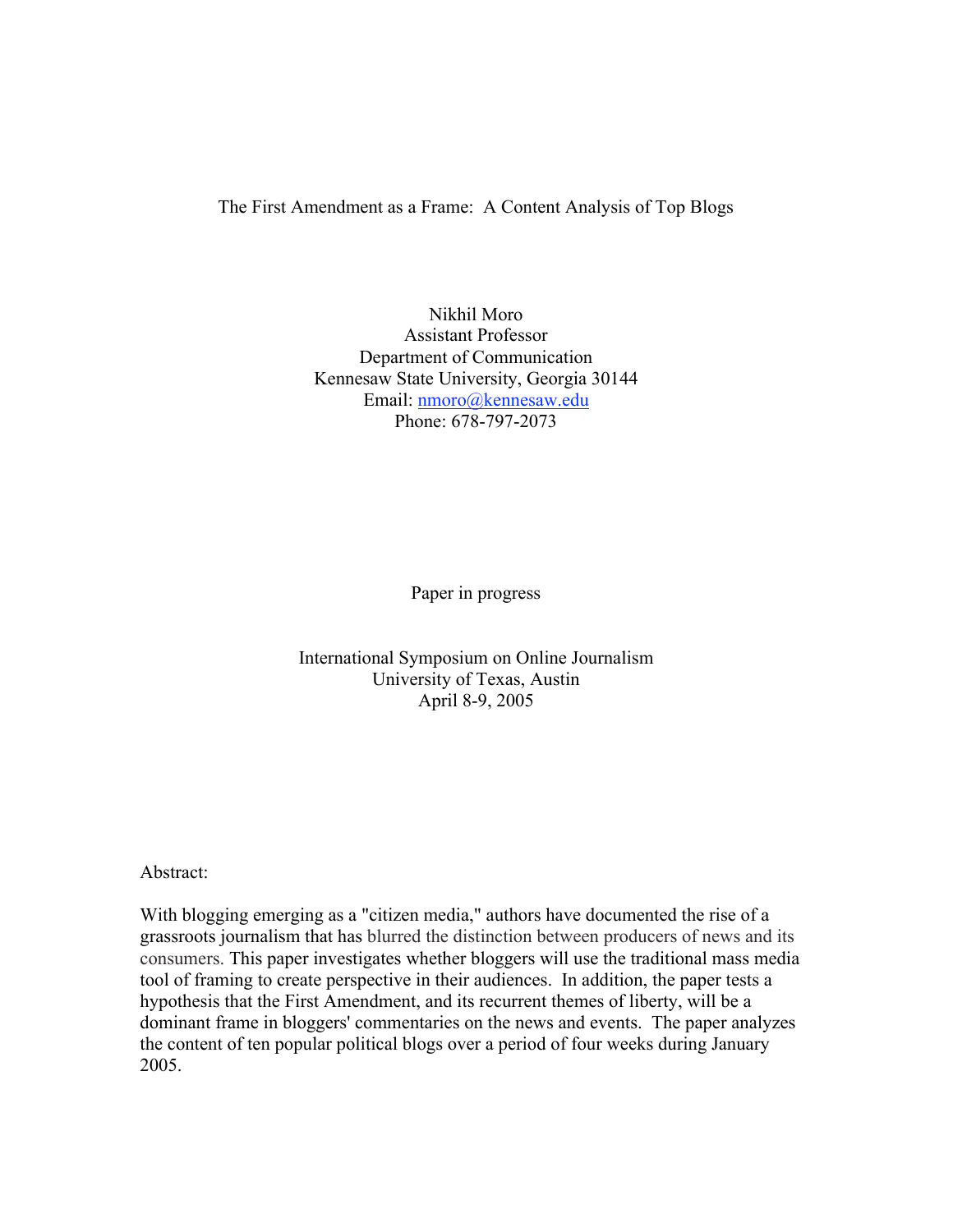# **Introduction**

This paper analyzes bloggers' use of the First Amendment to frame their commentaries. Dan Gillmor terms the increasing popularity of blogging as "grassroots journalism,"  $\frac{1}{1}$  and proclaims bloggers to be the "citizen media." Gillmor claims that blogs have blurred the lines between producers of news and its consumers, creating an age that is distinguished by "we the media."<sup>2</sup> Conceived in this manner, blogs may be expected to use several tools, such as framing, that the mass media have traditionally used to influence their consumers' understanding of issues.

The definition of blogs as citizen journalism makes it likely that bloggers may present news and commentary by anchoring them in frames. Akin to the traditional media, blogs are likely to employ frames as a subtle mechanism to define and control culture. By a description that Tuchman<sup>3</sup> had originally used for news producers, bloggers would transform discrete bits of news information into powerful, socially meaningful narratives that contribute to the social construction of reality and identity.

This study investigates blogs for their use of the First Amendment, and its inherent values of freedom of speech and liberty, as a frame.

Mass communication researchers have for long documented that media coverage usually does not objectively reflect the world, $4$  because the media use frames to provide their consumers with themes that organize information and provide a context for understanding its meaning. Media frames, which Reese<sup>5</sup> defines as "organizing

 <sup>1</sup> See Gillmor's blog at http://dangillmor.typepad.com

 $2$  Gillmor, Dan (2004). We the Media: Grassroots Journalism by the People, For the People. Sebastopol, California: O'Reilly Media. A free electronic version of the book is available at http://authorama.com/we-the-media-1.html.

 $3$  Tuchman, G. (1978). Making news: A study in the construction of reality. New York: Free Press.

<sup>&</sup>lt;sup>4</sup> McQuail, D. (1972). Sociology of mass communications. Baltimore: Penguin.

 $<sup>5</sup>$  Reese, S. D. (2001). Prologue\_Framing public life: Abridging model for media research. In S. D. Reese,</sup> O. H.

Gandy, Jr., &A. E. Grant (Eds.), Framing public life: Perspectives on media and our understanding of the socialworld.

<sup>(</sup>pp. 7731).Mahwah, NJ: Erlbaum.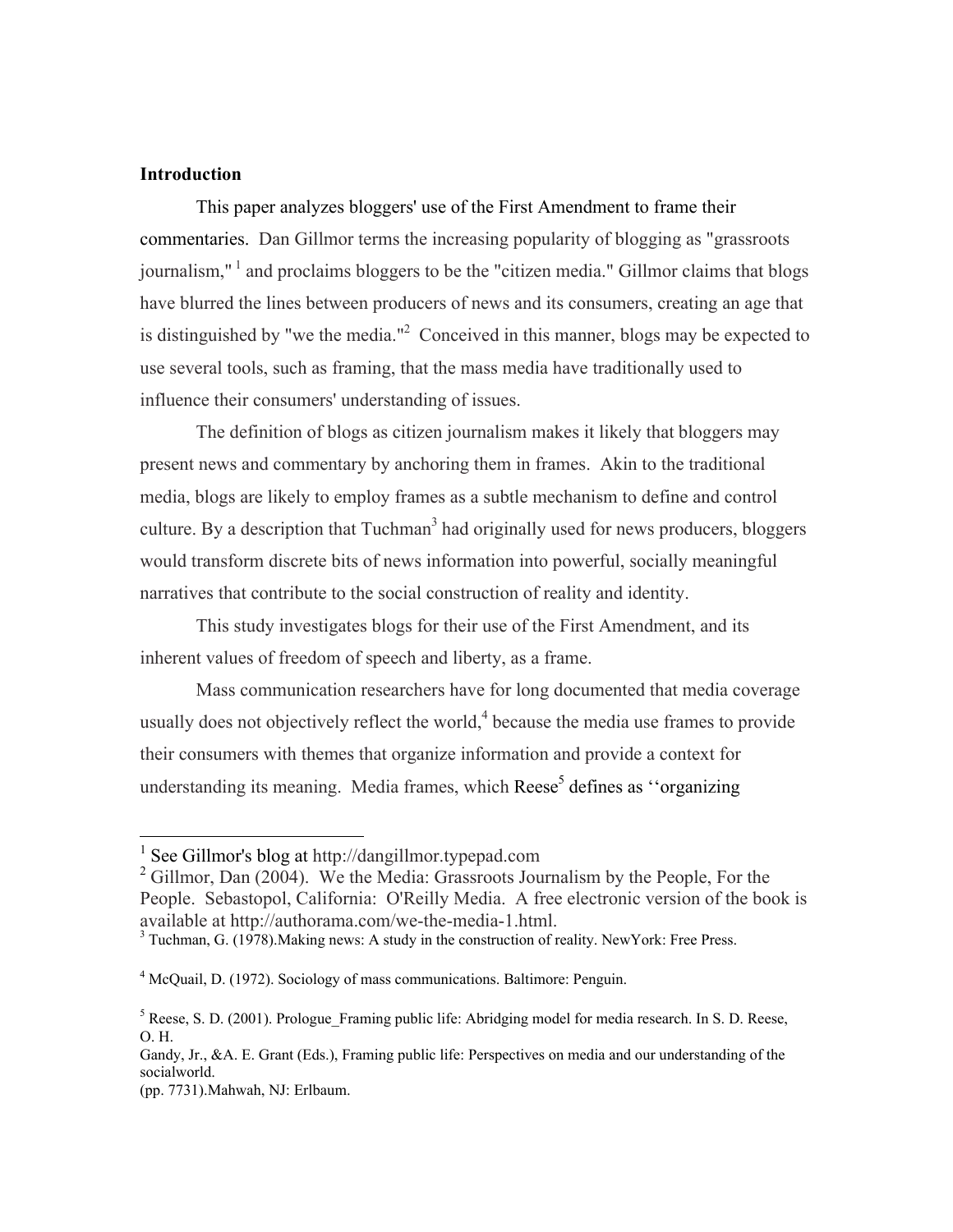principles that are socially shared and persistent over time, that work symbolically to meaningfully structure the social world'' (p. 11), act as a tool to shape and manipulate information and influence how people understand issues and perceive themselves.<sup>6</sup> Entman and Rojecki define frames as fixed patterns of presentation and commentary that organize the political debate to make it easy for the public to grasp.<sup>7</sup> Other authors have defined frames as concepts of "cognitive categorization"<sup>8</sup> and as an "extension of agenda setting."<sup>9</sup> Often, readers are not fully aware of the framing process<sup>10</sup> and, therefore, are even more likely to be influenced by it.<sup>11</sup>

Frames lend the news a different meaning than would be transmitted had the subject not been placed within such a frame.<sup>12</sup> Nevertheless, frames are often metaphorical, and hard to directly incorporate into research questions.

## The community state

 $\overline{a}$ 

If in 1966 McLuhan suggested that the printing press was responsible for the rise of the nation state,<sup>13</sup> forty years later, it may be argued that Weblogs, or simply blogs, are responsible for the rise of the "community state." As a disruptive technology that challenges hierarchical access to information, blogs fall "somewhere between writing a column and talk radio."<sup>14</sup> Blogs may function as personal diaries, technical advice columns, sports chat, celebrity gossip, political commentary, or all of these.

12 Scheufele, Dietran A., 1999. 'Framing as a Theory of Media Effects', Journal of Communication 49(1): 103–122.

13 McLuhan, M. (1966). Understanding media: The extensions of man. New York: McGraw-Hill.

14 Siemens, G. (2002, December 1). The art of blogging—Part 1: Overview, definitions,

<sup>&</sup>lt;sup>6</sup> McQuail, D. (1994). Mass communication theory: An introduction (2nd ed.). ThousandOaks, CA: Sage.

<sup>7</sup> Entman, Robert M. & Andrew Rojecki, 1993. 'Freezing Out the Public: Elite and Media Framing of the US Anti-Nuclear Movement', Political Communication 10(2): 155–173.

<sup>8</sup> Entman, Robert M., 1993. 'Framing: Towards Clarification of a Fractured Paradigm', Journal of Communication 43(4): 51–58.

<sup>9</sup> McCombas, Maxwell; Donald L. Shaw & David Weaver, 1997. Communication and Democracy: Exploring the Intellectual Frontiers in Agenda-Setting Theory. Mahwah, NJ: Lawrence Erlbaum. 10 Beniger, James R. & Jodi A. Gusek, 1995. 'The Cognitive Revolution in Public Opinion and Communication Research', in Theodore L. Glasser & Charles T. Salmon, eds, Public Opinion and the Communication of Consent. New York: Guilford (217–248).

<sup>11</sup> Paterson, Thomas E., 1998. 'Time and News: The Media's Limitations as an Instrument of Democracy', International Political Science Review 19(1): 55–67.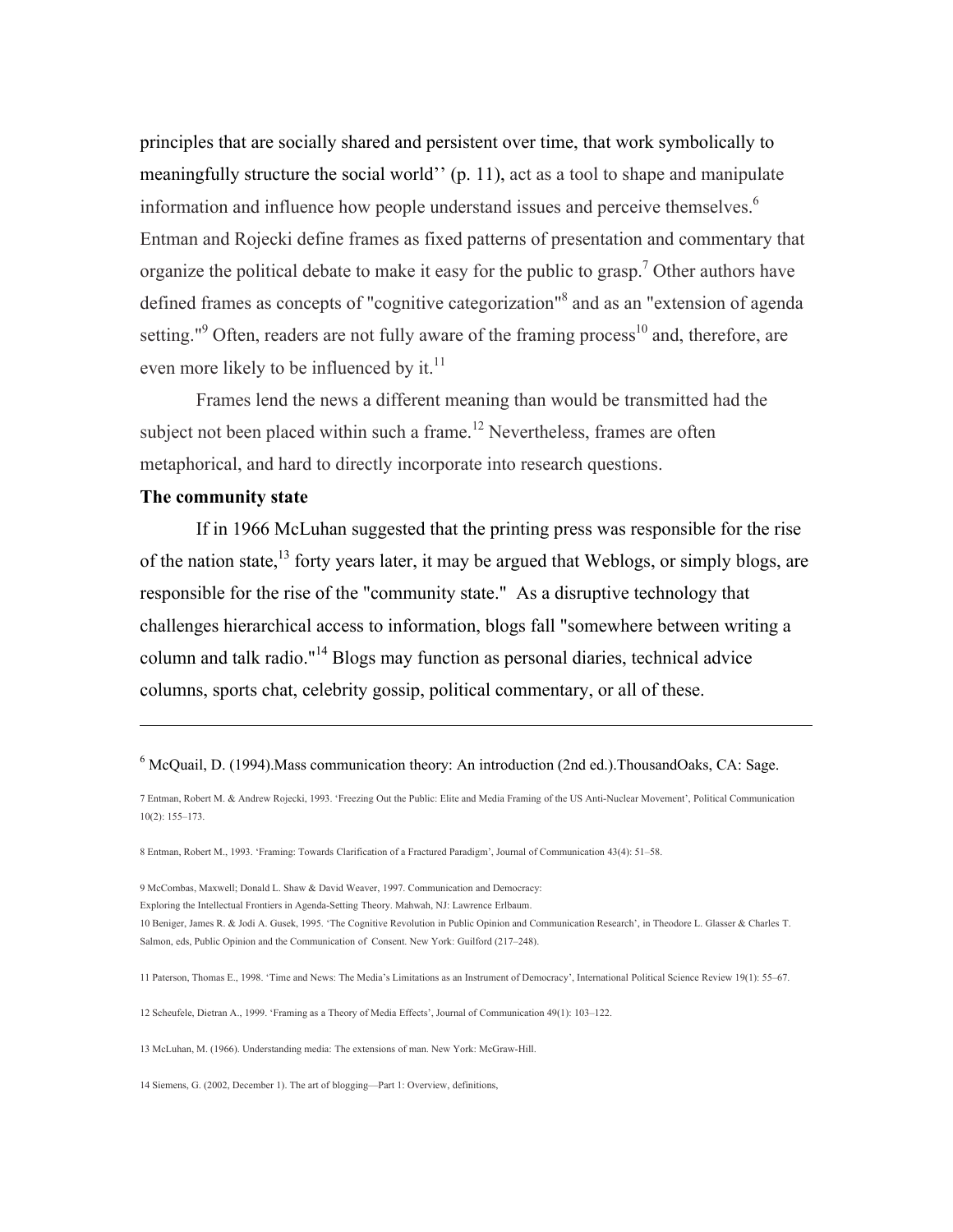The roots of the blogging idea may be traced back to CompuServe's electronic bulletin boards of the early 1990s or Internet newsgroups of the mid-1990s, in which the like-minded "cyber-convened.".<sup>15</sup> One study estimated that by 2005, over ten million blogs would have been created,<sup>16</sup> which would dramatically impact ways in which information is exchanged in a variety of fields. As of January 2005, about 62 per cent of Americans had no idea as to what a blog was, but, on the other hand, as many as 8 million Americans had created blogs.<sup>17</sup>

#### Top blogs

According to an brief survey<sup>18</sup> conducted by the blogger Daniel Drezner, the ten most popular blogs read by media elites were the Daily Dish by Andew Sullivan, Instapundit by Glenn Reynolds, Kausfiles by Mickey Kaus, the Corner by National Review Online, Talking Points Memo by Josh Marshall, Media News by James Romenesko, Eschaton by Atrios, Daniel Drezner's own blog, the Volokh Conspiracy by Eugene Volokh et al., Boing Boing by Cory Doctorow and the Bleat by James Lileks.

# **Hypothesis**

A discussion of the literature on media framing and the motivations and nature of blogs, leads to the following hypothesis that this paper will test:

*The First Amendment is a predominant frame in the presentation of news and commentary by the top political blogs.*

### Method

uses, and implications. Retrieved September 13, 2004, from http://www.elearnspace.

### org/Articles/blogging\_part\_1.htm

<sup>15</sup> Richardson, W. (2004, January/February). Blogging and RSS—The "what's it?" and "how to" of powerful newWeb tools for educators. *InfoToday, 11*(1). Retrieved March 9, 2004, from http://www.infotoday.com/MMSchools/jan04/richardson.shtml

<sup>16</sup> Henning, "The Blogging Iceberg."

<sup>17</sup> Pew Internet & American Life Project survey available at

http://www.pewinternet.org/PPF/r/144/report\_display.asp

<sup>18</sup> See the informative paper, "The Power and Politics of Blogs," by Daniel Drezner and Henry Farrell, available at http://www.danieldrezner.com/research/blogpaperfinal.pdf.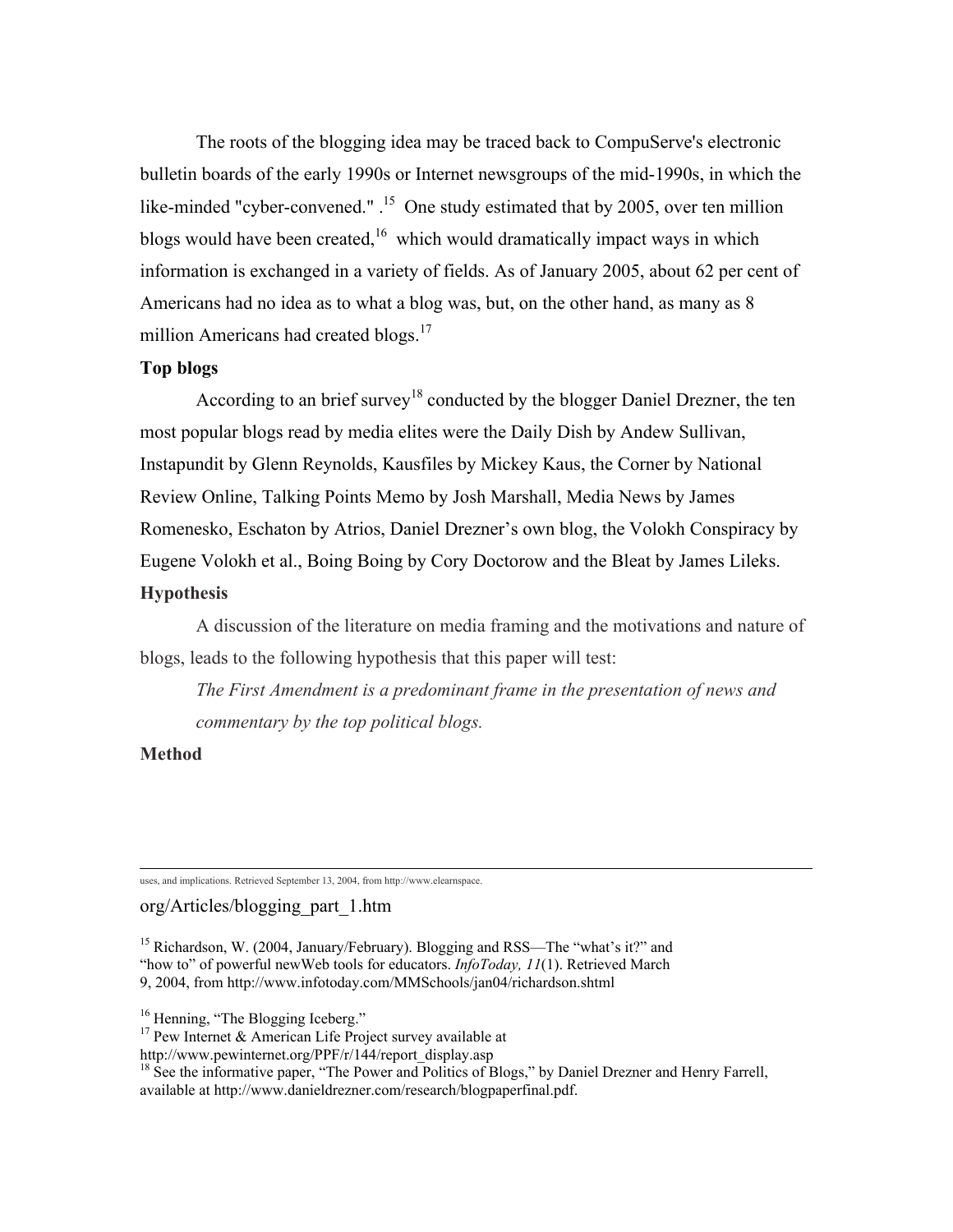Content analysis, which Babbie<sup>19</sup> describes as an "unobtrusive" method, will be the method of this paper. In this study, the artifacts examined are blogs. This study is a close textual reading of the ten most popular blogs, over a period of four weeks in January 2005, to identify the frequency of occurrence of a First Amendment frame. More specifically, this study will analyze how often bloggers use values such as "freedom of speech," "freedom of expression" or other democratic liberties, as talking points in their commentaries or presentations of events.

## Introduction

Agenda-setting,<sup>20</sup> by which the mass media "may not be successful in telling us what to think but [are] stunningly successful in telling us what to think about $121$  is a well documented media effect. In the last decade, however, the agenda-setting effect seems to have undergone a reconceptualization: Researchers have found evidence that in certain circumstances, the media indeed tell their audience what to think, by providing to their audience an agenda of characteristics of newsmakers. Individuals mentally link these characteristics, or attributes, to the newsmakers to a degree proportionate to the extent that the media mention these characteristics. $22$ 

While agenda-setting is traditionally an effect on audiences, this paper conceptualizes it as a meta-effect on the mass media itself, caused by Weblogs, or blogs. In other words, the mass media serve as audiences for blogs, which is evident in dozens of cases in recent months when blogs have determined the agenda of news coverage for the major news organizations. The reports, rants and criticism of bloggers is increasingly creating the news in the traditional mass media. This paper selects six major news events of the 2004 presidential campaign that were born in blogs but were consequently picked up and explicated by the elite media. The six stories are selected from between

 $19$  Supra note 1, at 285.

<sup>&</sup>lt;sup>20</sup> The term agenda-setting was coined by McCombs, M. E., & Shaw, D. L. (1972) in their pioneering article "The agenda-setting function of the media," *Public Opinion Quarterly, 36*, 176–187.

<sup>21</sup> Bernard Cohen, *The Press and Foreign Policy* (Princeton, NJ: Princeton University Press, 1963).

<sup>&</sup>lt;sup>22</sup> Steven Chaffee, Political Communication, April 2001, Vol. 18 Issue 2, p237.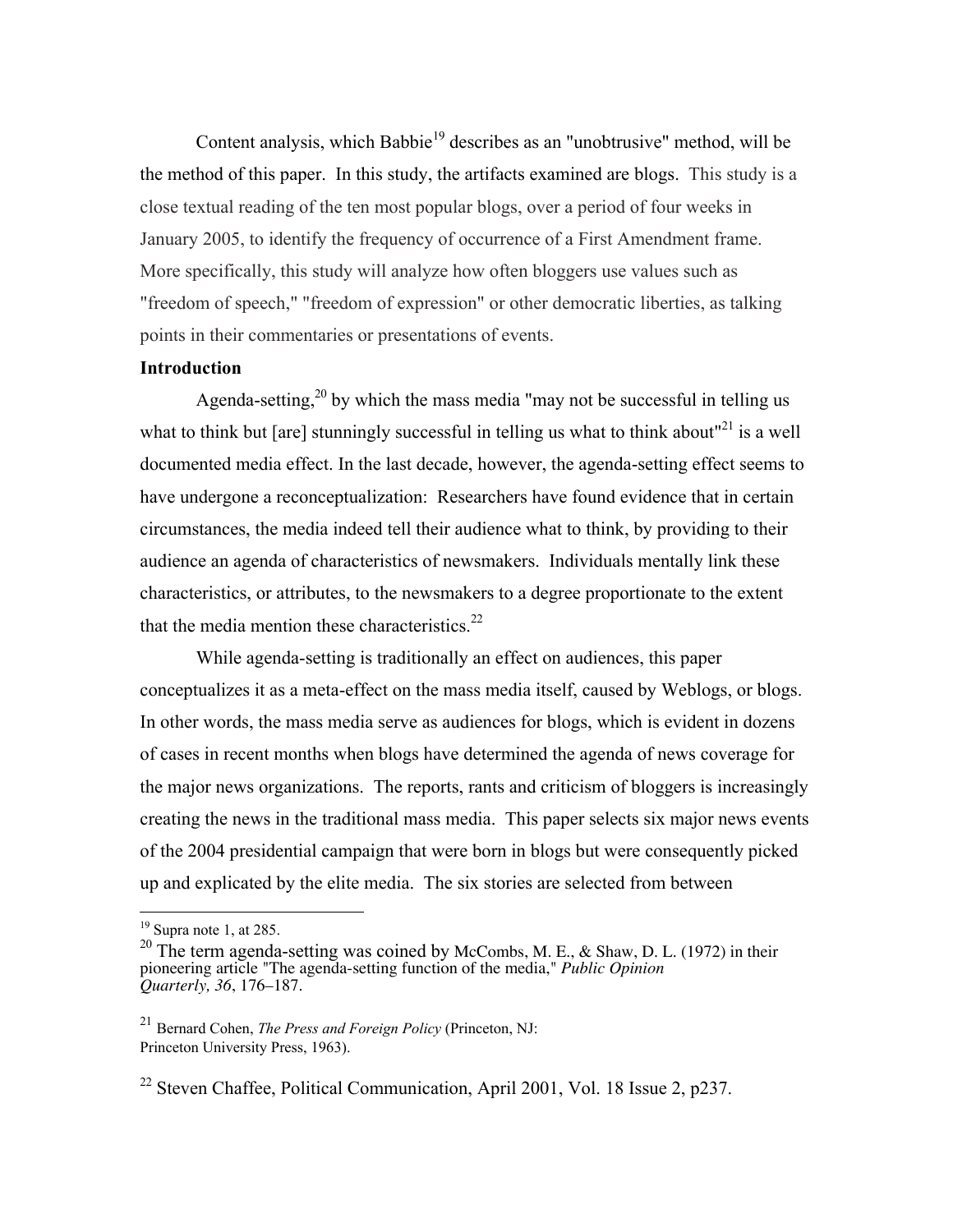September 2, 2004, when the Republican National Convention closed and candidates of both major parties had been formally nominated, and November 1, 2004, the day before the general election when campaigning formally ended.

The paper analyzes the process by which a rant, comment or report on a blog is picked up and developed by the mainstream media. The six stories are dealt with as case studies to understand how blog comments can evolve into a full-fledged news story. The paper attempts to identify patterns, if any, in the processing of blog items into mainstream news stories.

A weblog, also called blog, is a Web page with minimal to no external editing, providing online commentary that is frequently updated and presented in reverse chronological order with hyperlinks to other online sources.<sup>23</sup> As a disruptive technology that challenges hierarchical access to information, blogs fall "somewhere between writing a column and talk radio,"<sup>24</sup> Blogs may function as personal diaries, technical advice columns, sports chat, celebrity gossip, political commentary, or all of these.

The roots of the blogging idea may be traced back to CompuServe's electronic bulletin boards of the early 1990s or Internet newsgroups of the mid-1990s, in which the like-minded "cyber-convened."

## A Web phenomenon

The number of blogs has galloped over the last five years.<sup>25</sup> In 1999 the number of blogs was estimated at under fifty; at the end of 2000, estimates ranged into the thousands.<sup>26</sup> Less than three years later, such estimates ranged from 2.4 million to 4.1

<sup>&</sup>lt;sup>23</sup> A useful glossary of blogging terms can be found at http://www.samizdata.net/blog/glossary.html.

<sup>24</sup> Siemens, G. (2002, December 1). The art of blogging—Part 1: Overview, definitions, uses, and implications. Retrieved September 13, 2004, from http://www.elearnspace. org/Articles/blogging\_part\_1.htm

<sup>25</sup> For histories of blogging, see Rebecca Blood, *The Weblog Handboo*k, and Blood, "Weblogs: A History and Perspective," in *We've Got Blog: How Weblogs are Changing Our Cultur*e. 26 Rebecca Mead, "You've Got Blog," *The New Yorke*r, 13 November 2000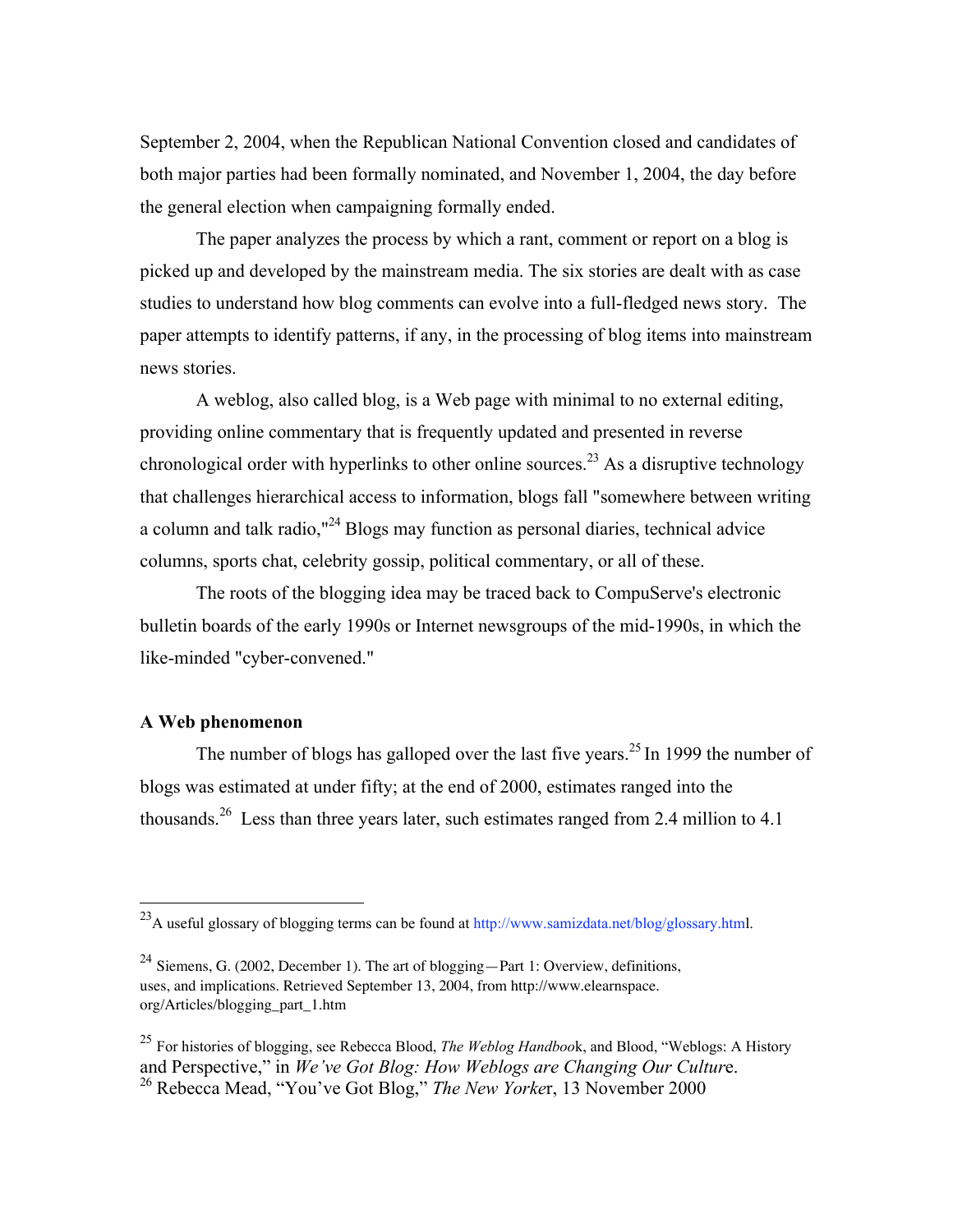million,<sup>27</sup> with thousands more in the offing.<sup>28</sup> One study estimated that by 2005, over ten million blogs would have been created, $^{29}$  which would dramatically impact ways in which information is exchanged in a variety of fields such as journalism, education and business. As of January 2005, about 62 per cent of Americans had no idea as to what a blog was, but, on the other hand, as many as 8 million Americans had created blogs.<sup>30</sup> Blogs are used by some corporations to gather feedback on new products. $31$ 

A majority of blogs are written in English, $^{32}$  and created using user-friendly, inexpensive blog-publishing tools such as Blogger (offered by Google), MSN Spaces (by Microsoft Network), Journals (by AOL) and Weblogs (by Macromedia). Corporations such as Sun Microsystems (SUNW) and GM (GM) use blogs to facilitate conversations among their executives and customers. Marketers track comments about their companies on blogs, and target influential bloggers the same way they target professional reporters. Companies such as Google, which acquired the popular Blogger publishing tool, use blogs not only as a business opportunity but as a tool for internal collaboration and communication as well. $^{33}$ 

- <sup>30</sup> Pew Internet & American Life Project survey available at
- http://www.pewinternet.org/PPF/r/144/report\_display.asp

 $33$  USA Today, January 17, 2005. Section: News; Page 11A

 <sup>27</sup> Henning, "The Blogging Iceberg,"; Phil Wolff, "The Blogcount Estimate," 23 June 2003. Accessed at http://dijest.com/bc/2003\_06\_23\_bc.html#105638688729256217, 20 September 2003. At the time of writing (July 2004), the Technorati aggregation service lists over three million blogs. <sup>28</sup> Richardson, W. (2004, January/February). Blogging and RSS—The "what's it?" and

<sup>&</sup>quot;how to" of powerful newWeb tools for educators. *InfoToday, 11*(1). Retrieved March 9, 2004, from http://www.infotoday.com/MMSchools/jan04/richardson.shtml

<sup>&</sup>lt;sup>29</sup> Henning, "The Blogging Iceberg."

<sup>31</sup> CNN. (2003, March 10). Blogging goes mainstream: Success ofWeb journals heralds an even bigger future. Retrieved September 13, 2004, from http://www.cnn.com/ 2003/TECH/internet/ 03/10/bloggers.ap/

 $32$  Robyn Greenspan, "Blogging by the Numbers," 23 July 2003. Accessed at http://cyberatlas.internet.com/big\_picture/applications/article/0,,1301\_2238831,00.html, 20 September 2003.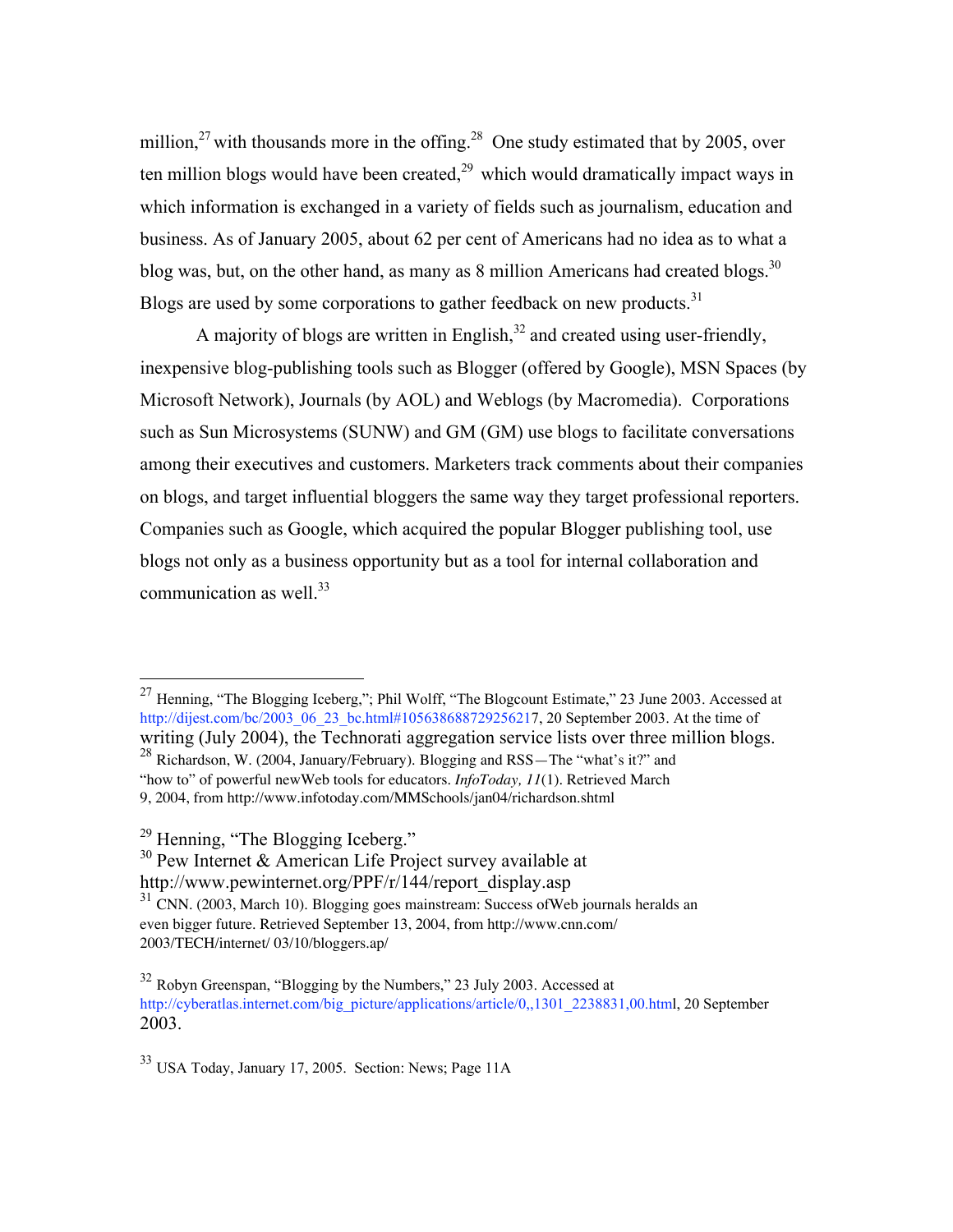Alongside business blogs, student blogs have emeged as a recruitment marketing tool, as blogging becomes part of higher education culture. With students taking to blogging in the same way as they earlier did chat rooms, personal Web sites, P2P downloads and IM messaging, university administrators have got into the act with how-to advice.<sup>34</sup> In order to attract potential students, some schools such as Clarkson University in New York have launched blogs updated daily by volunteers who post daily life experiences at the Clarkson campus. St. Michael's College in Vermont has a similar outreach blog. $35$ 

With blogs being a rage, newspapers are attempting to cash in on the trend, overhauling their Web sites to make them more blogger-friendly.<sup>36</sup> Blogs also act as an empowering tool for the minorities, as seen in the well-edited literary site Seeingblack.com, created by the former New York Times reporter Esther Iverem, in the blog Popandpolitics.com created by the political commentator Farai Chideva, and in the media notes column by Richard Prince of the Maynard Institute.<sup>37</sup> Some authors such as Veronica Chambers have used their own personal blogs<sup>38</sup> to feed their fan base.

#### The community state

Blogging as a social phenomenon may well transcend the conceptualization of the Web. If in 1966 McLuhan suggested that the printing press was responsible for the rise of the nation state,<sup>39</sup> it may be argued today that blogs are responsible for the rise of the "community state." Blogs enable an idealistic conceptualization of the Internet as a true

36 See Jesse Oxfeld, *Editor & Publisher*, January 2005, Vol. 138, Issue 1

<sup>37</sup> Prince's column is accessible at www.maynardije.org/columns/dickprince.

<sup>&</sup>lt;sup>34</sup> See sites such as Weblog Educator, www. weblog-ed.com, and Educational Bloggers Network, www. ebn.weblogger.com.

<sup>35</sup> See University Business, Jan2005, Vol. 8 Issue 1, p19.

 $\frac{38}{39}$  See www.veronicachambers.com

McLuhan, M. (1966). *Understanding media: The extensions of man*. New York: McGraw-Hill.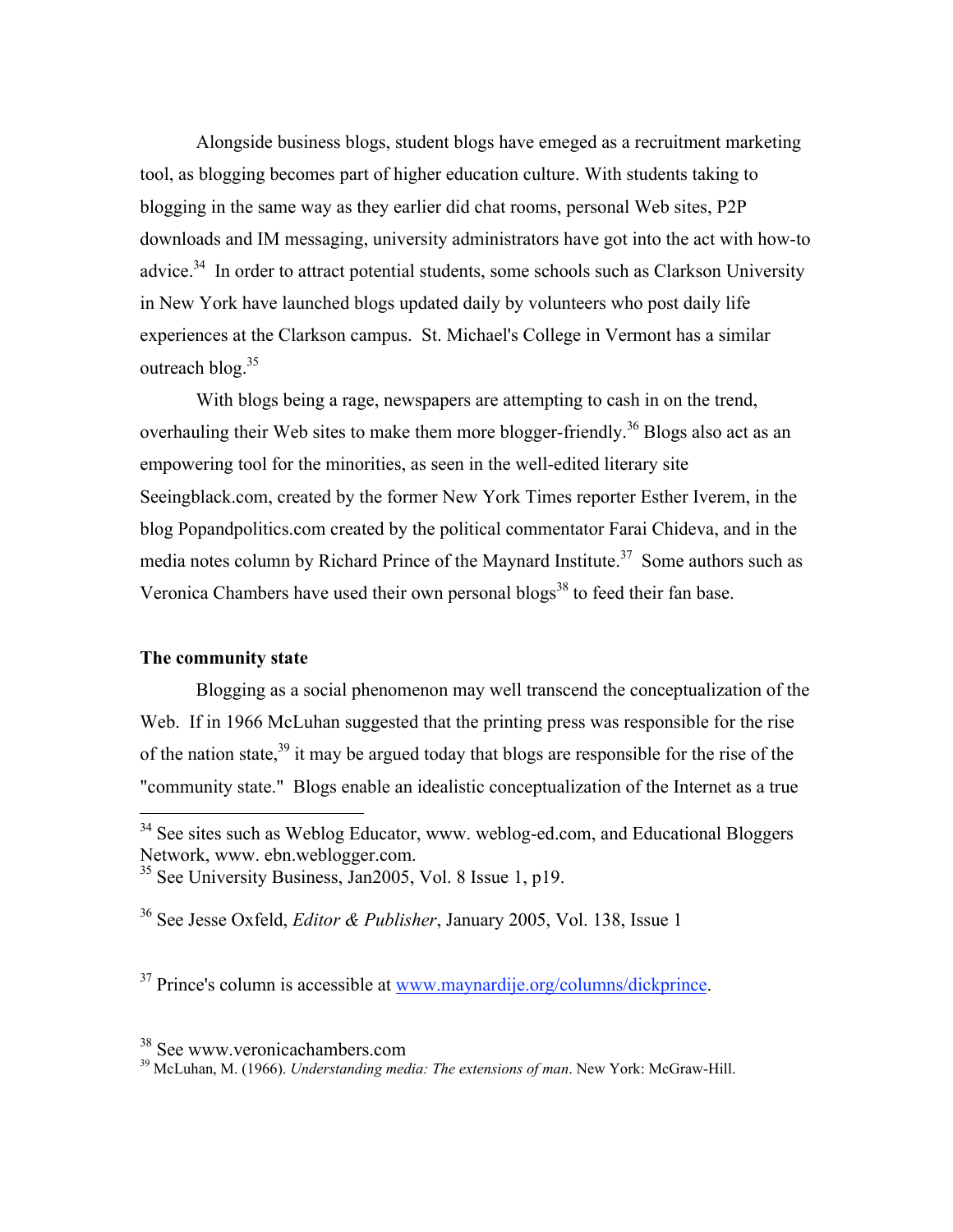democratic medium where anyone can be a publisher and where all users have equal voice. As Andrew Sullivan, creator of the well known blog *Daily Dish*, suggested, blogging "harnesses the web's real genius—its ability to empower anyone to do what only a few in the past could previously pull off . . . [it] actually harnesses rather than merely exploits the true democratic nature of the web. It's a new medium finally finding a unique voice."<sup>40</sup> Critics such as Putnam, however, suggest that the Internet could turn out to be no more revolutionary for politics than was the telephone, questioning whether the Internet amounts to more than an efficient way to do things people have been doing for a long time.<sup>41</sup>

According to media reports, the blog search engine Technorati now tracks 6 million blogs, with over 12,000 added daily, and that's probably only half the total. $^{42}$ Technorati claims that a blog is created every 5.8 seconds, amounting to about 15,000 new blogs a day (no indication of how many of these actually continue).<sup>43</sup> A technical standard called Really Simple Syndication (RSS) and a new class of software called aggregators link the postings on those blogs together into a massive virtual global conversation, known as the blogosphere. There are also handy aggregating services such as Bloglines, which offers notification of new content. A recently launched free tool is Pub-Sub, which monitors blogs, newsgroup postings, press releases, and more. Pub-Sub Concepts, Inc. says that its "matching engine" is now tracking more than 6.5 million Weblogs, making it "the Internet's most comprehensive blog-monitoring service."

While a survey by the National Endowment for the Arts released in July 2004 documented a national decline in literary reading (reading novels, short stories, poetry and plays), the same survey recorded that the number of people engaging in creative

 $40$  Ibid, note 5.

<sup>41</sup> Putnam, R. D. (2000). *Bowling alone: The collapse and revival of American community*. New York: Simon & Schuster.

<sup>&</sup>lt;sup>42</sup> USA Today, January 17, 2005. Section: News; Page 11A

<sup>43</sup> See Paula J. Hane, Information Today, January 2005, Vol. 22 Issue 1, p7.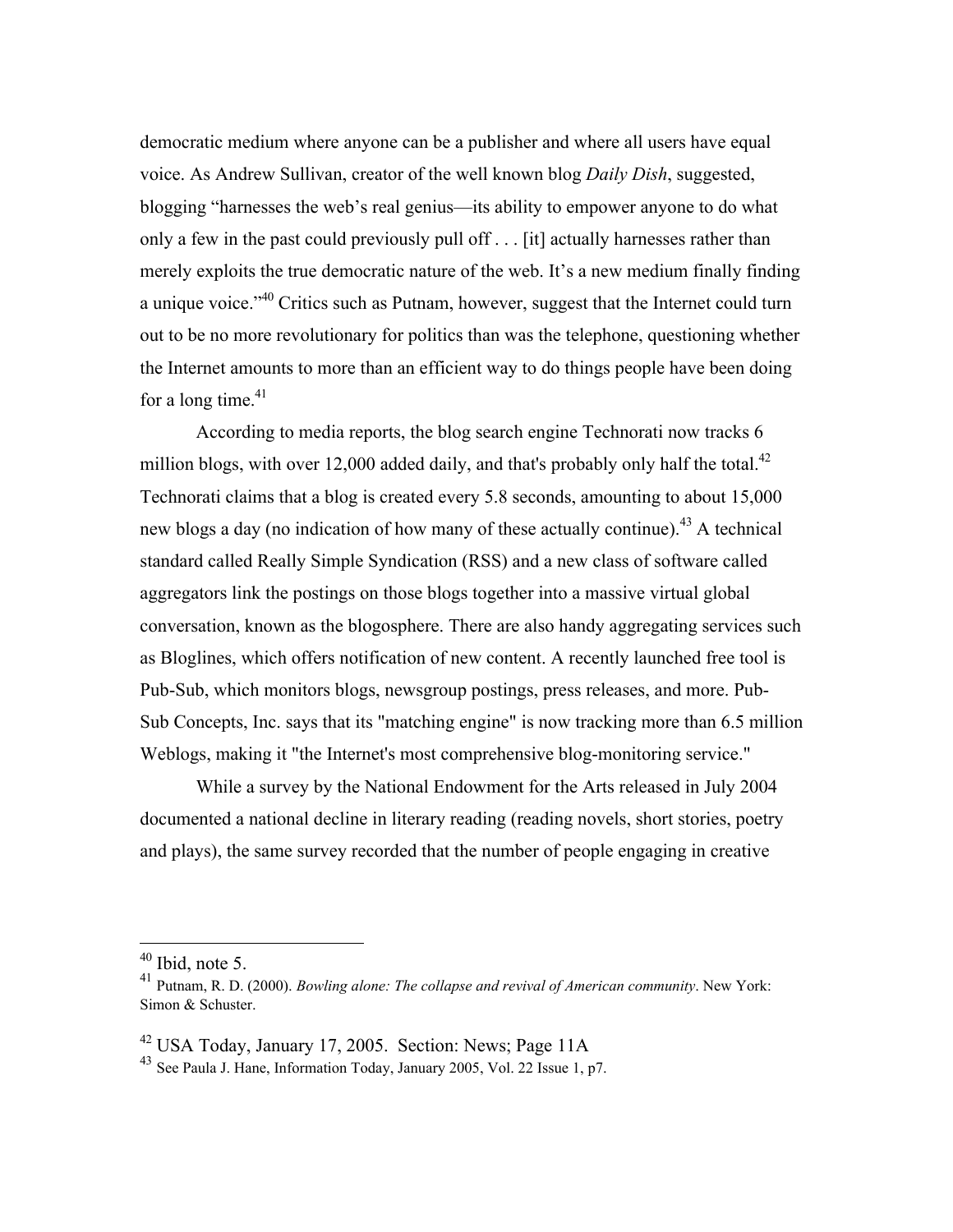writing has increased over the past 20 years to nearly 15 million people.<sup>44</sup> This phenomenon is evident in blogs.

With broadband accessible in more than 40 per cent of online U.S. households, about 31 million people are able to stream video easily, resulting in a new trend in blogs - - video blogs or vlogs.<sup>45</sup> Vlogs are boosted by the widespread adoption of blogging software known as RSS, which lets people customize content. The vlogs have video fare available to visitors, from self-indulgent art clips to earnest citizen journalism to eccentric cultural rants to sly political commentary.

Dictionary publisher Merriam-Webster crowned "blog" the most-searched word of the year 2004. Bloggers were on the cover of The New York Times Magazine; they created the brief frenzy over Democratic presidential contender Howard Dean and brought down PBS star anchor Dan Rather, and they are still getting slammed for publishing leaked Election Day exit polls predicting a Kerry win. Wonkette's Ana Marie Cox rode her collection of sex jokes and capital gossip to mainstream prominence. There's even a blog called "Regret the Error," launched in October 2004, devoted to newspaper corrections. Some blogs and meeting sites<sup>46</sup> were instrumental in getting likeminded groups of voters together to promote their candidates. In fact, early in the 2004, these were seen as a huge boost in the candidacy of Howard Dean for the Democratic nomination.

## Most popular blogs

According to an brief survey<sup>47</sup> conducted by the blogger Daniel Drezner, the ten most popular blogs read by media elites were the Daily Dish by Andew Sullivan, Instapundit by Glenn Reynolds, Kausfiles by Mickey Kaus, the Corner by National Review Online, Talking Points Memo by Josh Marshall, Media News by James

 <sup>44</sup> Reading at Risk: A Survey of Literary Reading in America, available at National Endowment of the Arts site at http://www.nea.gov/news/news04/ReadingAtRisk.html. Accessed January 31, 2005.

<sup>&</sup>lt;sup>45</sup> See Business Week dated January 10, 2005.

<sup>46</sup> For example, see www.meetup.com

<sup>&</sup>lt;sup>47</sup> See the informative paper, "The Power and Politics of Blogs," by Daniel Drezner and Henry Farrell, available at http://www.danieldrezner.com/research/blogpaperfinal.pdf.